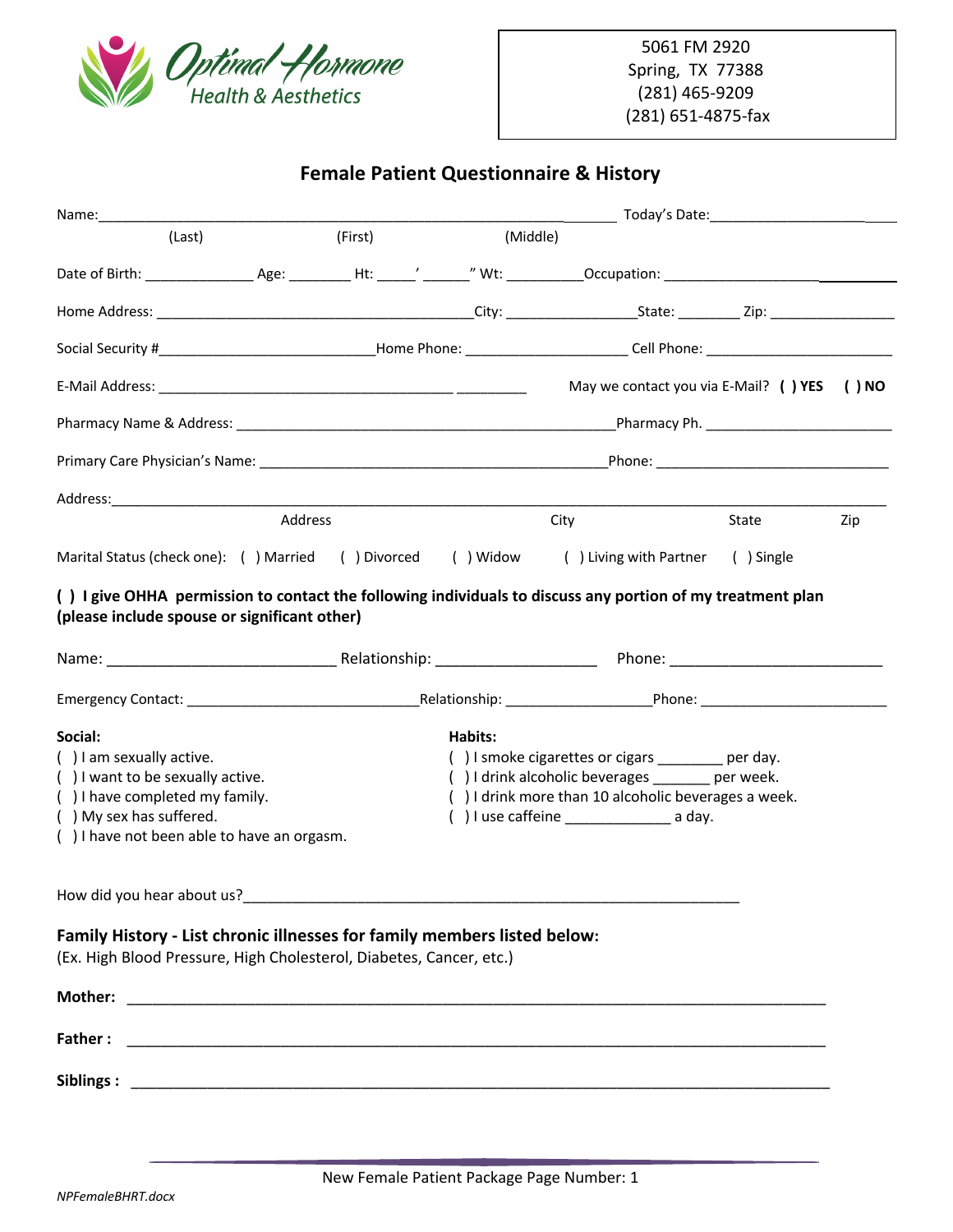

# **Medical History**

| Name of Medication/Supp.                        | <b>Dose</b>                             | Medications Currently Taking (including vitamins and nutritional supplements):<br><b>Frequency</b>                                                                                                                            | <b>Reason taking</b>                                         |
|-------------------------------------------------|-----------------------------------------|-------------------------------------------------------------------------------------------------------------------------------------------------------------------------------------------------------------------------------|--------------------------------------------------------------|
|                                                 |                                         |                                                                                                                                                                                                                               |                                                              |
|                                                 |                                         |                                                                                                                                                                                                                               |                                                              |
|                                                 |                                         |                                                                                                                                                                                                                               |                                                              |
|                                                 |                                         |                                                                                                                                                                                                                               |                                                              |
|                                                 |                                         |                                                                                                                                                                                                                               |                                                              |
|                                                 |                                         |                                                                                                                                                                                                                               |                                                              |
|                                                 |                                         |                                                                                                                                                                                                                               |                                                              |
|                                                 |                                         |                                                                                                                                                                                                                               |                                                              |
|                                                 |                                         |                                                                                                                                                                                                                               |                                                              |
|                                                 |                                         |                                                                                                                                                                                                                               |                                                              |
|                                                 |                                         |                                                                                                                                                                                                                               |                                                              |
| <b>Personal Medical History</b>                 |                                         |                                                                                                                                                                                                                               |                                                              |
| <b>Preventative Medical Care:</b>               |                                         | Normal/ Abnormal                                                                                                                                                                                                              | <b>Medical Illnesses:</b>                                    |
| () Medical/GYN Exam                             | Date:_____________                      |                                                                                                                                                                                                                               | ( ) High Blood Pressure                                      |
| () Mammogram                                    | ${\sf Date:}\underline{\hspace{2.5cm}}$ |                                                                                                                                                                                                                               | () Heart Bypass                                              |
| () Bone Density                                 | Date:____________                       |                                                                                                                                                                                                                               | ( ) High Cholesterol                                         |
| () Pelvic Ultrasound                            | Date:_____________                      |                                                                                                                                                                                                                               | () Hypertension                                              |
| () Colonoscopy                                  |                                         |                                                                                                                                                                                                                               | ( ) Heart Disease                                            |
| <b>High Risk Past Medical/Surgical History:</b> |                                         |                                                                                                                                                                                                                               | () Stroke and/or Heart Attack                                |
| () Breast Cancer                                | Date: ____________                      |                                                                                                                                                                                                                               | () Blood Clot and/or a Pulmonary Emboli                      |
| () Uterine Cancer                               | Date:____________                       |                                                                                                                                                                                                                               | () Arrhythmia                                                |
| () Ovarian Cancer                               |                                         |                                                                                                                                                                                                                               | () Any Form of Hepatitis or HIV                              |
| () Hysterectomy with Removal Of Ovaries         |                                         | Date: and the state of the state of the state of the state of the state of the state of the state of the state of the state of the state of the state of the state of the state of the state of the state of the state of the | () Lupus or Other Auto Immune Disease                        |
| () Hysterectomy Only                            |                                         |                                                                                                                                                                                                                               | () Fibromyalgia                                              |
| () Oophorectomy Removal of Ovaries              |                                         | Date:________                                                                                                                                                                                                                 | () Trouble Passing Urine or Take Flomax or Avodart           |
| <b>Birth Control Method:</b>                    |                                         |                                                                                                                                                                                                                               | () Chronic Liver Disease (hepatitis, fatty liver, cirrhosis) |
| () Menopause                                    |                                         |                                                                                                                                                                                                                               | ( ) Diabetes                                                 |
| () Hysterectomy                                 |                                         |                                                                                                                                                                                                                               | () Thyroid disease                                           |
| () Tubal Ligation                               |                                         |                                                                                                                                                                                                                               | ( ) Arthritis                                                |
| () Birth Control Pills                          |                                         |                                                                                                                                                                                                                               | () Depression/Anxiety                                        |
| Vasectomy                                       |                                         |                                                                                                                                                                                                                               | () Psychiatric Disorder                                      |
| Other:                                          |                                         |                                                                                                                                                                                                                               | () Cancer (type):<br>Year:                                   |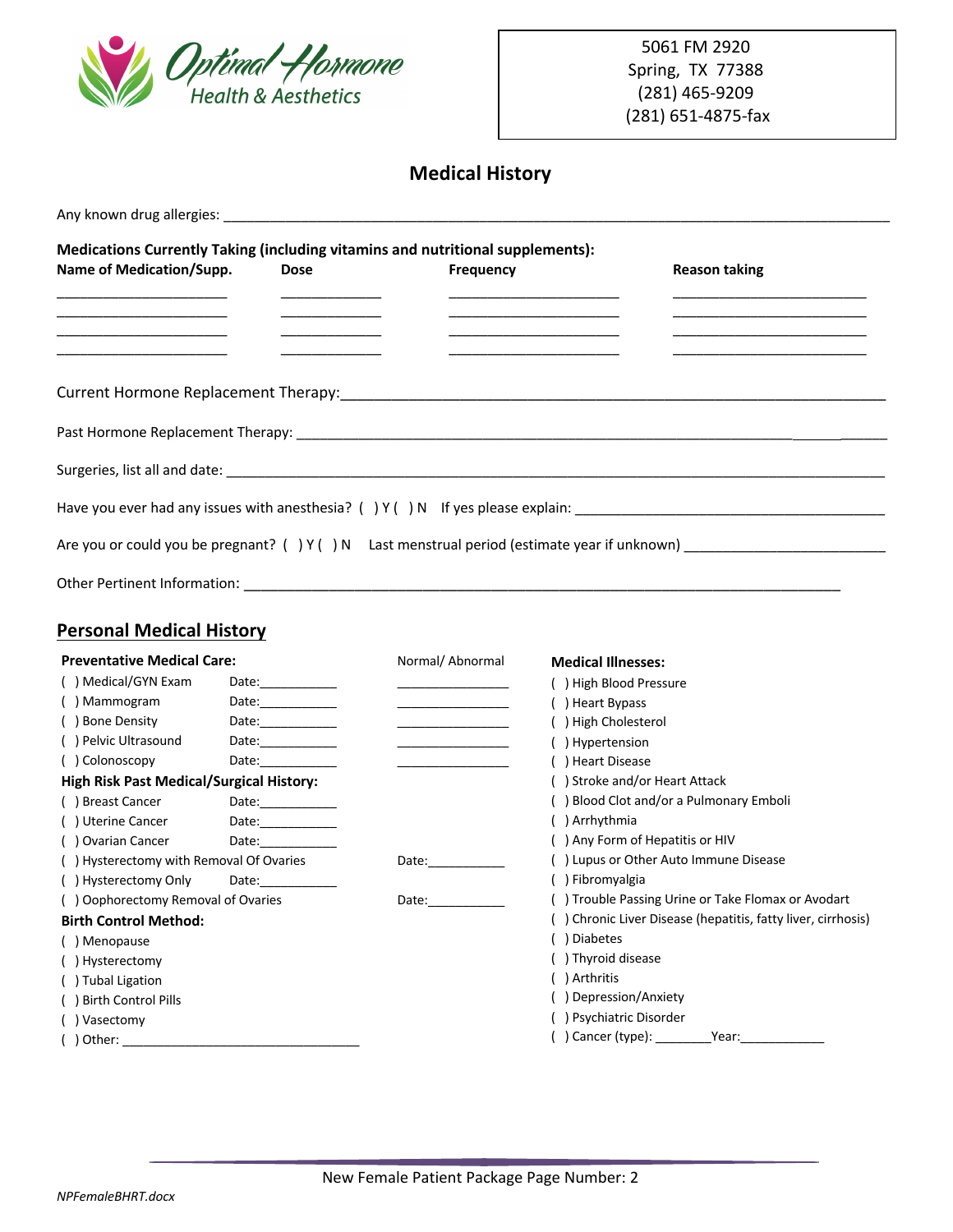

### **BHRT CHECKLIST FOR WOMEN**

| Name:                               |              | Date:       |                 |               |
|-------------------------------------|--------------|-------------|-----------------|---------------|
| Symptom (please check mark)         | <b>Never</b> | <b>Mild</b> | <b>Moderate</b> | <b>Severe</b> |
|                                     |              |             |                 |               |
| Depressive mood                     |              |             |                 |               |
| <b>Memory Loss</b>                  |              |             |                 |               |
| <b>Mental confusion</b>             |              |             |                 |               |
| Decreased sex drive/libido          |              |             |                 |               |
| <b>Sleep problems</b>               |              |             |                 |               |
| Mood changes/Irritability           |              |             |                 |               |
| <b>Tension</b>                      |              |             |                 |               |
| <b>Migraine/severe headaches</b>    |              |             |                 |               |
| <b>Difficult to climax sexually</b> |              |             |                 |               |
| <b>Bloating</b>                     |              |             |                 |               |
| Weight gain                         |              |             |                 |               |
| <b>Breast tenderness</b>            |              |             |                 |               |
| <b>Vaginal dryness</b>              |              |             |                 |               |
| <b>Hot flashes</b>                  |              |             |                 |               |
| <b>Night sweats</b>                 |              |             |                 |               |
| Dry and Wrinkled Skin               |              |             |                 |               |
| <b>Hair is Falling Out</b>          |              |             |                 |               |
| <b>Fatigue</b>                      |              |             |                 |               |
| Cold all the time                   |              |             |                 |               |
| Swelling all over the body          |              |             |                 |               |
| Joint pain                          |              |             |                 |               |

### **Other symptoms that concern you:**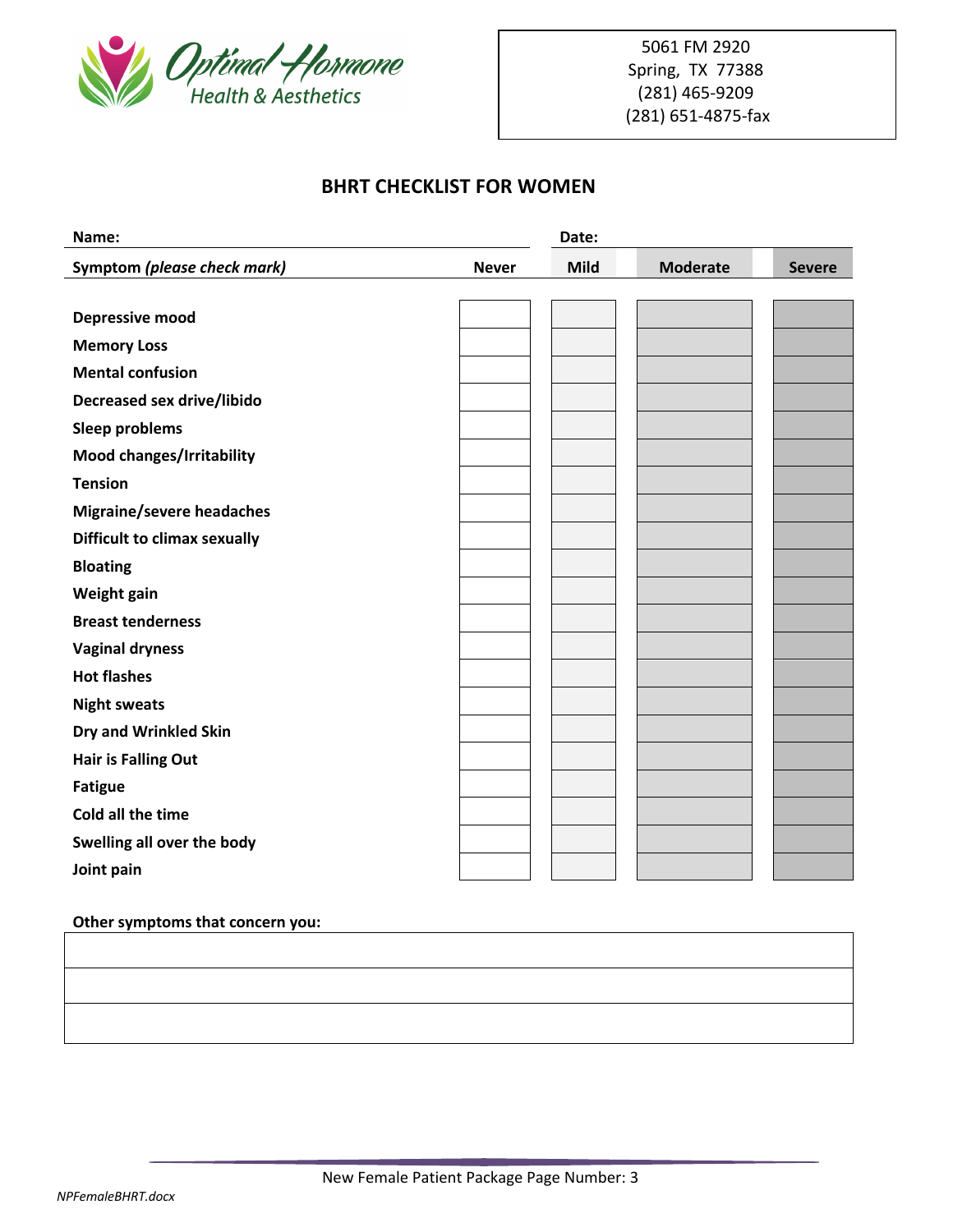

5061 FM 2920 Spring, TX 77388 (281) 465-9209 (281) 651-4875-fax

### **Office Policies and Procedures for Patients**

*(Please initial in the spaces provided and sign the bottom)*

#### **Office Hours:**

Office hours for Optimal Hormone Health & Aesthetics (OHHA) are as follows: Monday – Friday: 9:00 a.m. – 5:00 p.m. (closed daily from noon -1:30p.m.) If you need an appointment or prescription refill, please call during regular business hours.

#### **Appointments:**

\_\_\_\_\_\_\_\_To ensure timely service and medical care, we encourage you to schedule your appointment in advance. If you must cancel your appointment, please give our office 24-hour advanced notice. This gives us an opportunity to reallocate time for another patient. If you are unable to provide a 24-hour notice of cancellation, **you will be charged \$50**, to be paid at your next appointment.

#### **Late Arrivals:**

It is our goal to provide quality time and care to each patient. While we understand there may be some things out of your control, we encourage you to be **ON TIME** for appointments. Late arrivals may interfere with another patient's care. We will do our best to accommodate you if you are running late but depending on scheduling, it may be necessary to reschedule.

#### **No Show:**

A "no show" is someone who misses an appointment without calling or fails to give 24-hours' notice. Three (3) "no shows" within one calendar year may result in loss of service. You will also be billed **a "no show" fee in the amount of \$50**, to be paid at the time of your next visit.

#### **Prescription Refills and Pharmacy Information:**

\_\_\_\_\_\_\_\_Please do not wait until the last minute for refill requests. Please, allow 2 full business days to complete refill requests. Refill requests must be done during normal business hours. We do not have access to your patient record after hours, therefore, no medications will be refilled after hours or on weekends. If your prescription is lost, expired, or must be replaced, a replacement must be picked up at the office. There will be a **\$25**  fee for replaced prescriptions. Please review your medications prior to appointments and request refills at the time of visit, if needed. Every patient will be given enough medication to last until the next recommended office visit and/or lab draw.

#### **Insurance Disclaimer:**

\_\_\_\_\_\_\_\_OHHA is not associated with any insurance companies, which means they are not obligated to pay for our services (blood work, consultations, office visits, or pellets). We will provide a form to send to your insurance company and a receipt showing that you paid out of pocket. The form and the receipt are your responsibility. WE WILL NOT, communicate in any way with insurance companies regarding your benefits.

#### **HIPAA Information and Consent Form:**

\_\_\_\_\_\_\_\_\_I hereby consent and acknowledge my agreement to the terms set forth in the HIPAA INFORMATION FORM, a copy of which has been provided to me by OHHA, and any subsequent changes in office policy. I understand that this consent shall remain in force from this date forward.

#### **Medical Records:**

To ensure your privacy, copies of medical records must be requested in writing per HIPPA guidelines and a medical release form must be completed in advance. Medical records can be faxed or mailed to other clinicians but cannot be emailed due to confidentiality concerns. The law allows medical offices 30 days to complete requests for records. It is our goal to respond to your request in a timely manner. **There is a \$25 fee to copy medical records for patients. The request for records to be sent to another clinician is free.**

#### **Forms and Letters:**

\_\_\_\_\_\_\_\_\_OHHA will assist in the completion of certain forms and letters as follows: 1) Letters of Necessity, 2) Prior Authorizations for prescriptions only, and 3) Employment Physical forms. Please allow 7-10 days for completion of requested forms/letters. There will be a \$**25 charge for the completion of short forms** and letters and a **\$45 charge for more extensive forms/letters.**

#### **Right to terminate:**

\_\_\_\_\_\_\_\_\_OHHA reserves the right to terminate services due to failure to comply with policies and procedures. OHHA reserves the right to terminate services due to inappropriate and/or threatening behaviors and/or comments made to clinicians and/or staff.

#### **OHHA Pricing:**

\_\_\_\_\_\_\_\_\_I have reviewed and understand OHHA's price policy and further understand that **payment is due upon receipt of services rendered**. I understand that I may request a copy of OHHA's price list at any time and it will gladly be provided to me.

| <b>Printed name:</b> | <b>Signature</b> | Date: |
|----------------------|------------------|-------|
|                      |                  |       |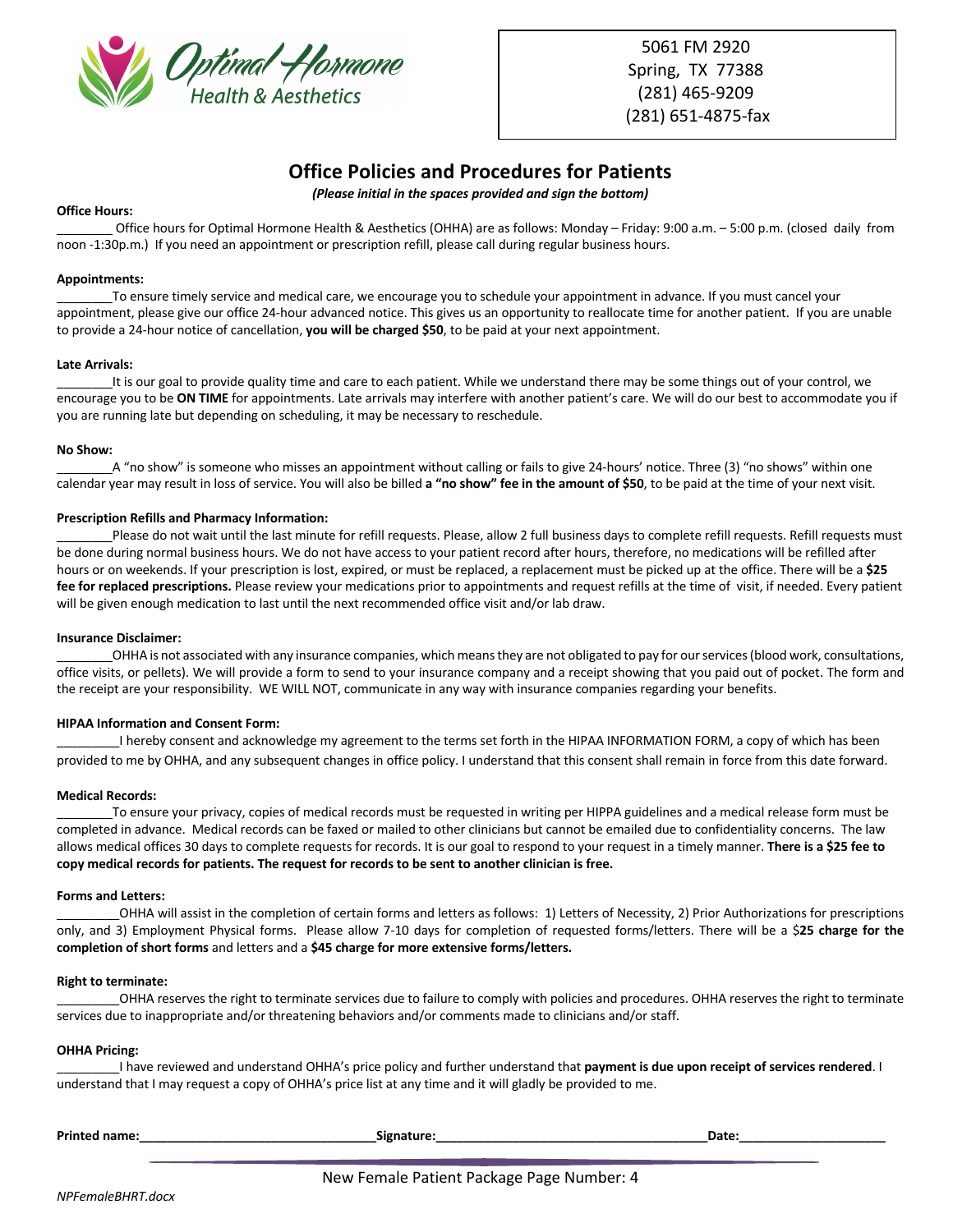

5061 FM 2920 Spring, TX 77388 (281) 465-9209 (281) 651-4875-fax

### **Testosterone and/or Estradiol Pellet Insertion Consent Form**

Bio-identical hormone pellets are concentrated hormones, biologically identical to the hormones you make in your own body prior to menopause. Estrogen and testosterone were made in your ovaries and adrenal glands prior to menopause. Bio-identical hormones have the same effects on your body as your own estrogen and testosterone did when you were younger, without the monthly fluctuations (ups and downs) of menstrual cycles.

Bio-identical hormone pellets are made from soy and are FDA monitored but not approved for female hormonal replacement. The pellet method of hormone replacement has been used in Europe and Canada for many years and by select OB/GYNs in the United States. You will have similar risks as you had prior to menopause, from the effects of estrogen and androgens, given as pellets.

Patients who are pre-menopausal are advised to continue reliable birth control while participating in pellet hormone replacement therapy. Testosterone is category X (will cause birth defects) and cannot be given to pregnant women.

#### **My birth control method is: (please circle)**

Abstinence Birth control pill Hysterectomy IUD Menopause Tubal ligation Vasectomy Other

**CONSENT FOR TREATMENT:** I consent to the insertion of testosterone and/or estradiol pellets in my hip. I have been informed that I may experience any of the complications to this procedure as described below. These side effects are similar to those related to traditional testosterone and/or estrogen replacement. **Surgical risks are the same as for any minor medical procedure and are included in the list of overall risks below:**

Bleeding, bruising, swelling, infection and pain; extrusion of pellets; hyper sexuality (overactive Libido); lack of effect (from lack of absorption); breast tenderness and swelling especially in the first three weeks (estrogen pellets only); increase in hair growth on the face, similar to pre-menopausal patterns; hair thinning and hair loss (rare) water retention (estrogen only); increased growth of estrogen dependent tumors (endometrial cancer, breast cancer); birth defects in babies exposed to testosterone during their gestation; growth of liver tumors, if already present; change in voice (which is reversible); clitoral enlargement (which is reversible). The estradiol dosage that I may receive can aggravate fibroids or polyps, if they exist, and can cause bleeding. Testosterone therapy may increase one's hemoglobin and hematocrit or thicken one's blood. This problem can be diagnosed with a blood test. Thus, a complete blood count (Hemoglobin & Hematocrit) should be done at least annually. This condition can be reversed simply by donating blood periodically.

**BENEFITS OF TESTOSTERONE PELLETS INCLUDE:** Increased libido, energy, and sense of well-being. Increased muscle mass and strength and stamina. Decreased frequency and severity of migraine headaches. Decrease in mood swings, anxiety, and irritability. Decreased weight. Decrease in risk or severity of diabetes. Decreased risk of heart disease. Decreased risk of Alzheimer's and dementia.

I have read and understand the above. I have been encouraged and have had the opportunity to ask any questions regarding pellet therapy. All of my questions have been answered to my satisfaction. I further acknowledge that there may be risks of testosterone and or estrogen therapy that we do not yet know, at this time, and that the risks and benefits of this treatment have been explained to me and I have been informed that I may experience complications, including one or more of those listed above. I accept these risks and benefits and I consent to the insertion of hormone pellets under my skin. This consent is ongoing for this and all future pellet insertions.

I understand that payment is due in full at the time of service. I also understand that it is my responsibility to submit a claim to my insurance company for possible reimbursement. I have been advised that most insurance companies do not consider pellet therapy to be a covered benefit and my insurance company may not reimburse me, depending on my coverage. I acknowledge that my provider has no contracts with any insurance company and is not contractually obligated to pre-certify treatment with my insurance company or answer letters of appeal.

\_\_\_\_\_\_\_\_\_\_\_\_\_\_\_\_\_\_\_\_\_\_\_\_\_\_\_\_\_\_\_\_\_\_\_\_\_\_\_\_\_\_\_\_\_\_\_\_\_\_\_\_\_\_\_\_\_\_\_\_\_\_\_\_\_\_\_\_\_\_\_\_\_\_\_\_\_\_\_\_\_\_\_\_\_\_\_\_\_\_\_\_\_\_\_\_\_\_

**Patient Signature Today's Date**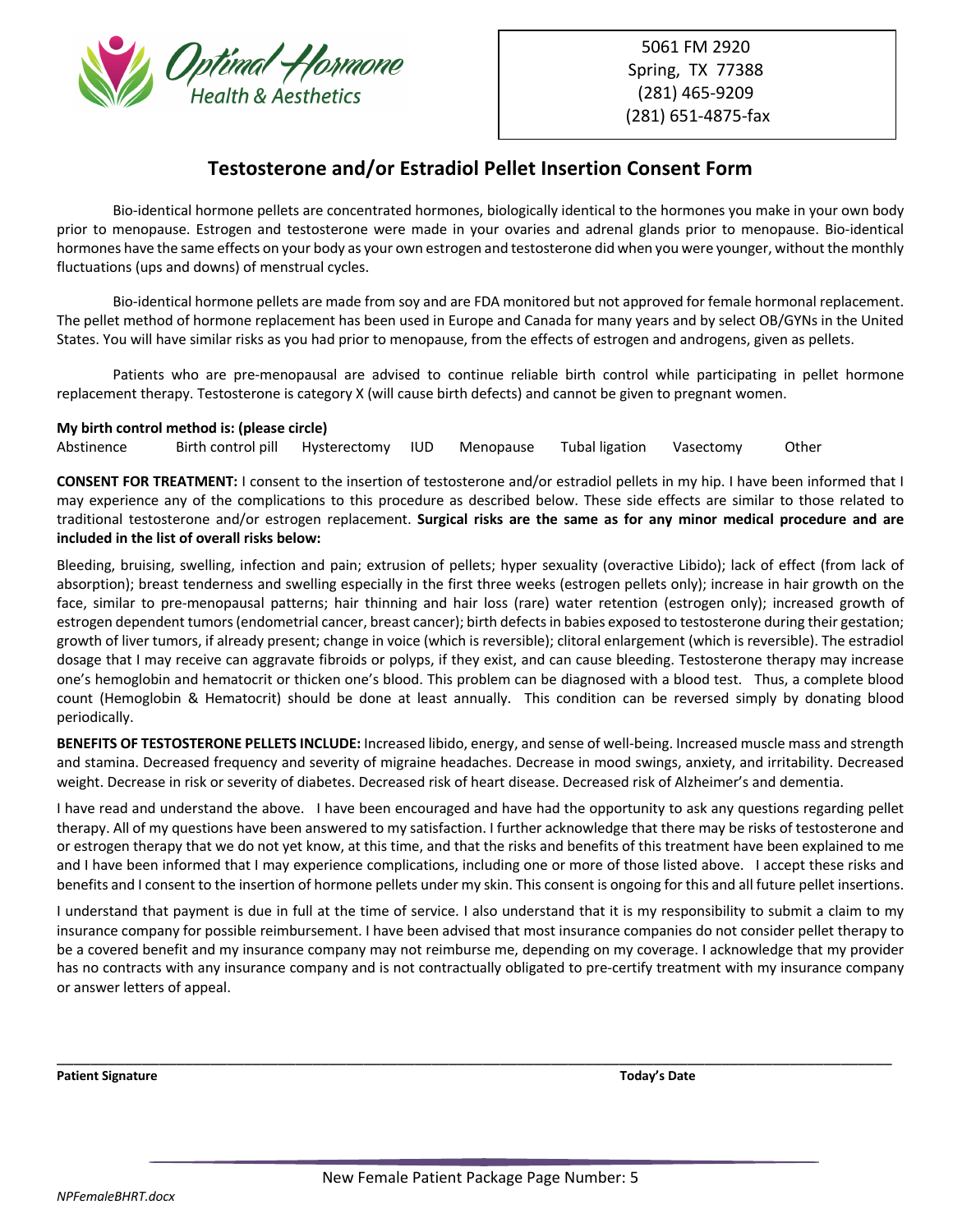

5061 FM 2920 Spring, TX 77388 (281) 465-9209 (281) 651-4875-fax

### **Post-Insertion Instructions for Women**

- Your insertion site has been covered with two layers of bandages. Remove the outer pressure bandage any time after 24 hours. You may replace it with a bandage to catch any anesthetic that may ooze out. The inner layer consists of steri-strips. The steri-strips should not be removed before 4 days.
- We recommend putting an ice pack on the insertion area a couple of times for about 20 minutes each time over the next 4 to 5 hours.
- Do not take tub baths or get into a hot tub or swimming pool for 3 days. You may shower but do not scrub the site until the incision is well healed (about 7 days).
- No major exercises for the incision area for the next 4 days. This includes running, riding a horse, etc.
- The sodium bicarbonate in the anesthetic may cause the site to swell for 1-3 days. Don't worry.....this is normal.
- The insertion site may be uncomfortable for up to 2 to 3 weeks. If there is itching or redness you may take Benadryl for relief, 25-50 mg. orally every 6 hours. Caution, this can cause drowsiness!
- You may experience bruising, swelling, and/or redness of the insertion site which may last from a few days up to 2 to 3 weeks.
- You may notice some pinkish or bloody discoloration of the outer bandage. This is normal.
- If you experience bleeding from the incision, apply firm pressure for 5 minutes.
- Please call if you have any continued bleeding (not oozing) or pus coming out of the insertion site that is not relieved by pressure.
- Remember to go for your post-insertion blood work, see below.
- Most women will need re-insertion of their pellets 3-4 months after their initial insertion.
- Please call as soon as symptoms that were relieved from the pellets start to return to make an appointment for a reinsertion. Or you may make your next appointment before you leave today. The charge for the second visit will be only for the insertion and not a consultation unless you would like to discuss treatment and additional hormonal health matters.

#### **Reminders:**

#### **( Office Staff) Please have your labs rechecked:**

- ( ) 4-6 weeks after your insertion
- ( ) Every 6 months
- ( ) Every 12 months

#### **Prescriptions:**

| . ) DIM ______________________   |  |
|----------------------------------|--|
| $( )$ Thyroid __________________ |  |
| $( )$ Vitamin ADK ___________    |  |
| $( )$ lodine ___________________ |  |
| () Other ____________________    |  |
| $( ) Other _______$              |  |
| ( ) Other __________________     |  |
|                                  |  |

**Patient Signature Today's Date**

\_\_\_\_\_\_\_\_\_\_\_\_\_\_\_\_\_\_\_\_\_\_\_\_\_\_\_\_\_\_\_\_\_\_\_\_\_\_\_\_\_\_\_\_\_\_\_\_\_\_ \_\_\_\_\_\_\_\_\_\_\_\_\_\_\_\_\_\_\_\_\_\_\_\_\_\_\_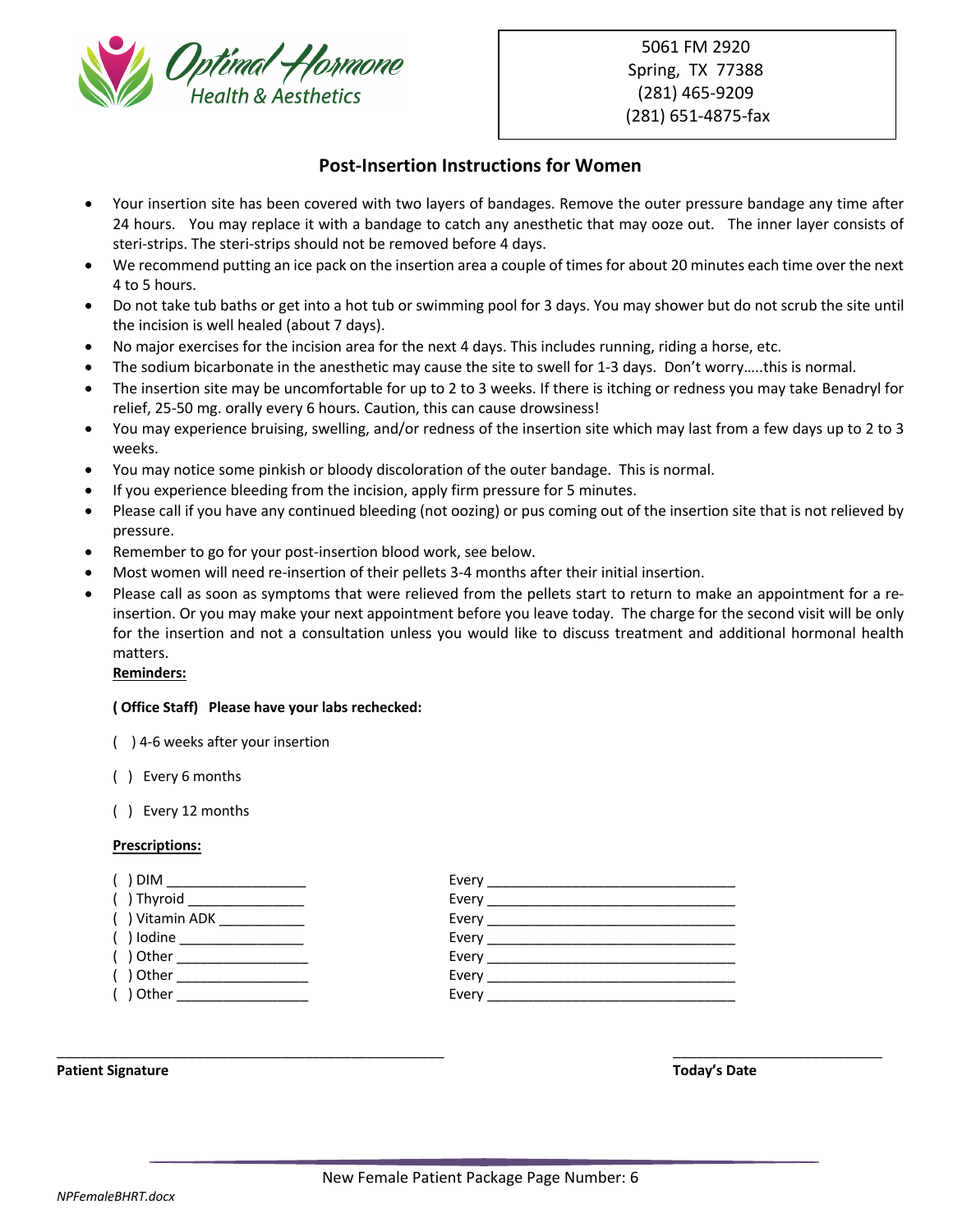

### **WHAT MIGHT OCCUR AFTER A PELLET INSERTION**

A significant hormonal transition will occur in the first four weeks after the insertion of your hormone pellets. Therefore, certain changes might develop that can be bothersome.

- **FLUID RETENTION**: Testosterone stimulates the muscle to grow and retain water which may result in a weight change of two to five pounds. This is only temporary. This happens frequently with the first insertion, and especially during hot, humid weather conditions.
- **SWELLING OF THE HANDS & FEET**: This is common in hot and humid weather. It may be treated by drinking lots of water, reducing your salt intake, taking cider vinegar capsules daily, (found at most health and food stores) or by taking a mild diuretic, which the office can prescribe.
- **UTERINE SPOTTING/BLEEDING**: This may occur in the first few months after an insertion, especially if your progesterone is not taken properly: i.e. missing doses, or not taking a high enough dose. Please notify the office if this occurs. Bleeding is not necessarily an indication of a significant uterine problem. More than likely, the uterus may be releasing tissue that needs to be eliminated. This tissue may have already been present in your uterus prior to getting pellets and is being released in response to the increase in hormones.
- **MOOD SWINGS/IRRITABILITY**: These may occur if you were quite deficient in hormones. They will disappear when enough hormones are in your system.
- **FACIAL BREAKOUT**: Some pimples may arise if the body is very deficient in testosterone. This lasts a short period of time and can be handled with a good face cleansing routine, astringents, and toner. If these solutions do not help, please call the office for suggestions and possibly prescriptions.
- **HAIR LOSS**: Is rare and usually occurs in patients who convert testosterone to DHT. Dosage adjustment generally reduces or eliminates the problem. Prescription medications may be necessary in rare cases.
- **HAIR GROWTH**: Testosterone may stimulate some growth of hair on your chin, chest, nipples and/or lower abdomen. This tends to be hereditary. You may also have to shave your legs and arms more often. Dosage adjustment generally reduces or eliminates the problem.

**Patient Signature Today's Date**

\_\_\_\_\_\_\_\_\_\_\_\_\_\_\_\_\_\_\_\_\_\_\_\_\_\_\_\_\_\_\_\_\_\_\_\_\_\_\_\_\_\_\_\_\_\_\_\_\_\_ \_\_\_\_\_\_\_\_\_\_\_\_\_\_\_\_\_\_\_\_\_\_\_\_\_\_\_